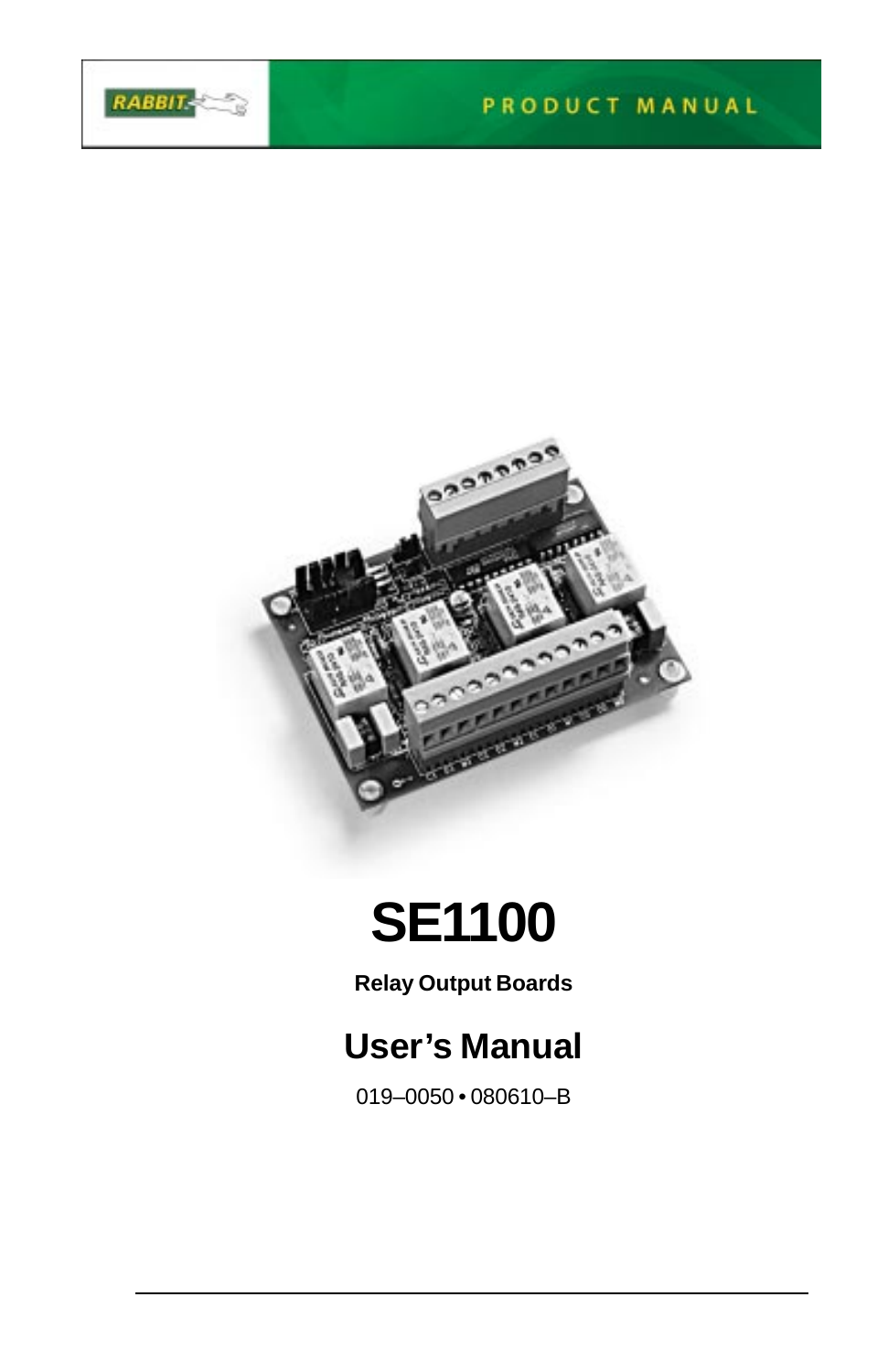### **SE1100 User's Manual**

Part Number 019-0050 , 080610-B • Printed in U.S.A.

© 2001–2008 Digi International Inc. • All rights reserved.

Digi International reserves the right to make changes and improvements to its products without providing notice.

No part of the contents of this manual may be reproduced or transmitted in any form or by any means without the express written permission of Digi International.

Permission is granted to make one or more copies as long as the copyright page contained therein is included. These copies of the manuals may not be let or sold for any reason without the express written permission of Digi International.

# **Trademarks**

• Dynamic  $C^{\circledast}$  and Rabbit $^{\circledast}$  are registered trademarks of Digi International Inc.

The latest revision of this manual is available on the Rabbit Web site, www.rabbit.com, for free, unregistered download.

# **Rabbit Semiconductor Inc.**

www.rabbit.com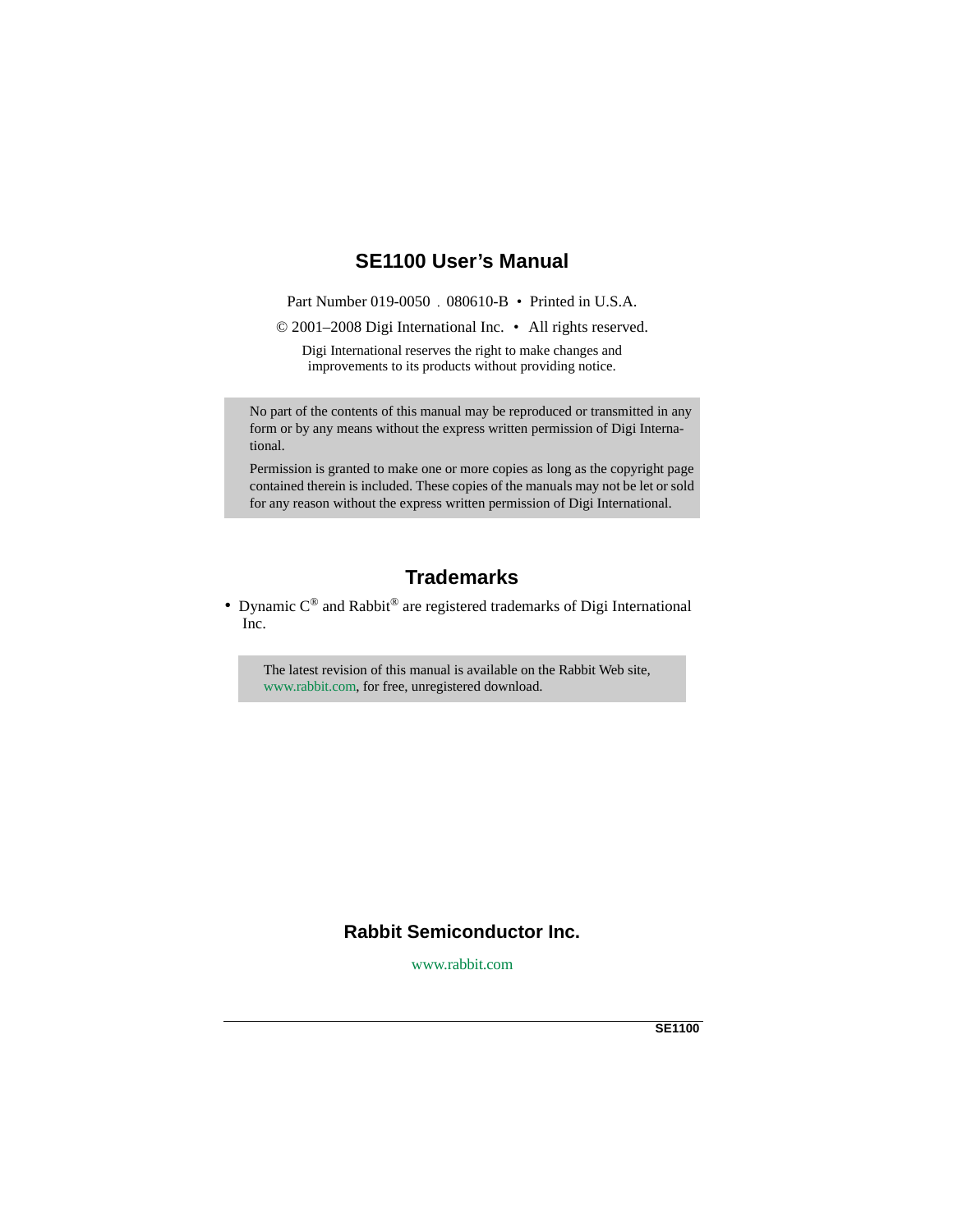# *TABLE OF CONTENTS*

| <b>Chapter 1: Overview</b>           | 5  |
|--------------------------------------|----|
| <b>Chapter 2: Getting Started</b>    | 9  |
|                                      |    |
|                                      |    |
| <b>Chapter 3: Software Reference</b> | 13 |
| <b>Appendix A: Specifications</b>    | 15 |
|                                      |    |
|                                      |    |
| Index                                | 19 |

**Schematics**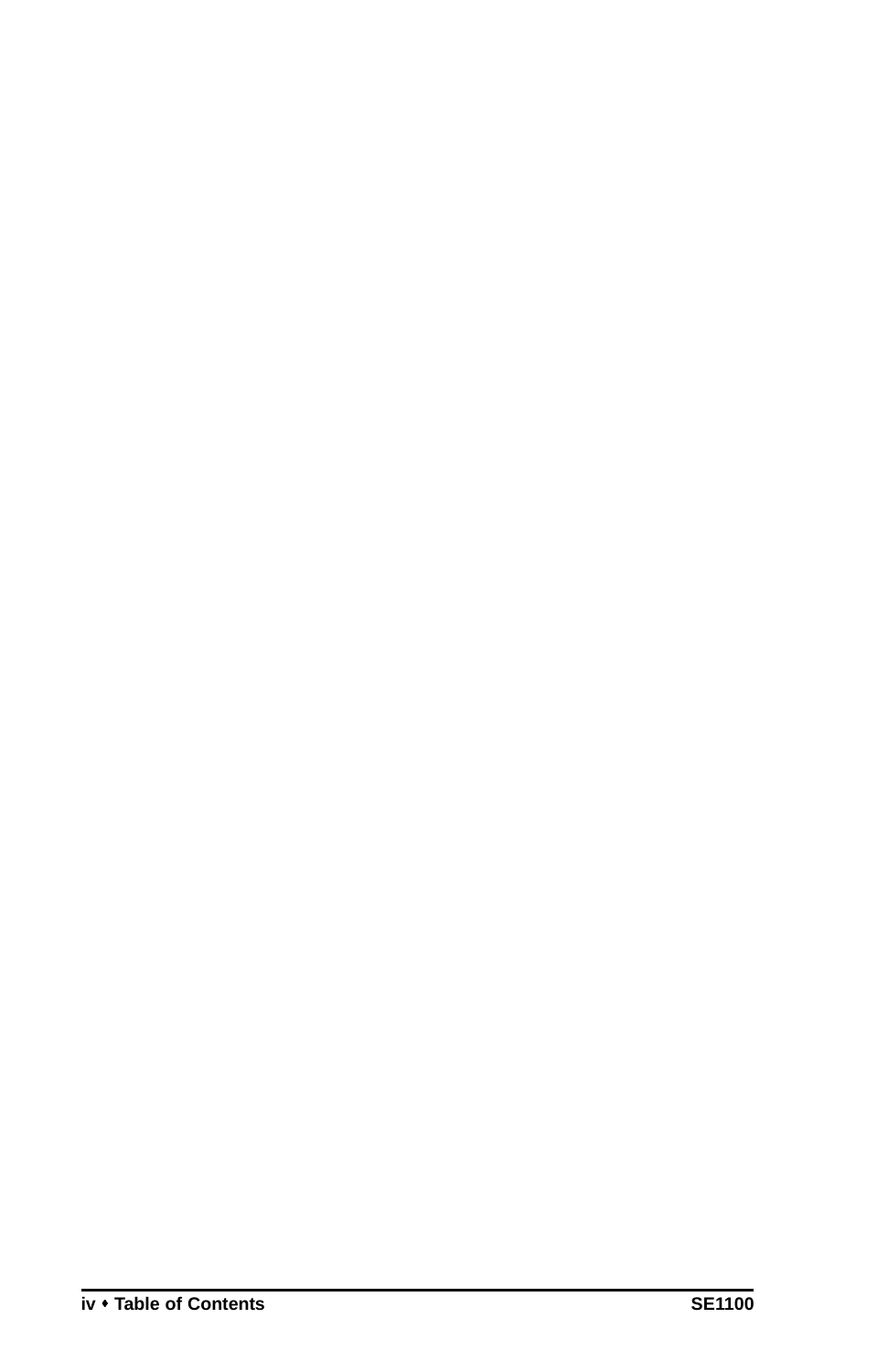# *CHAPTER 1: OVERVIEW*

Chapter 1 gives an overview of the SE1100 relay board and its specific features.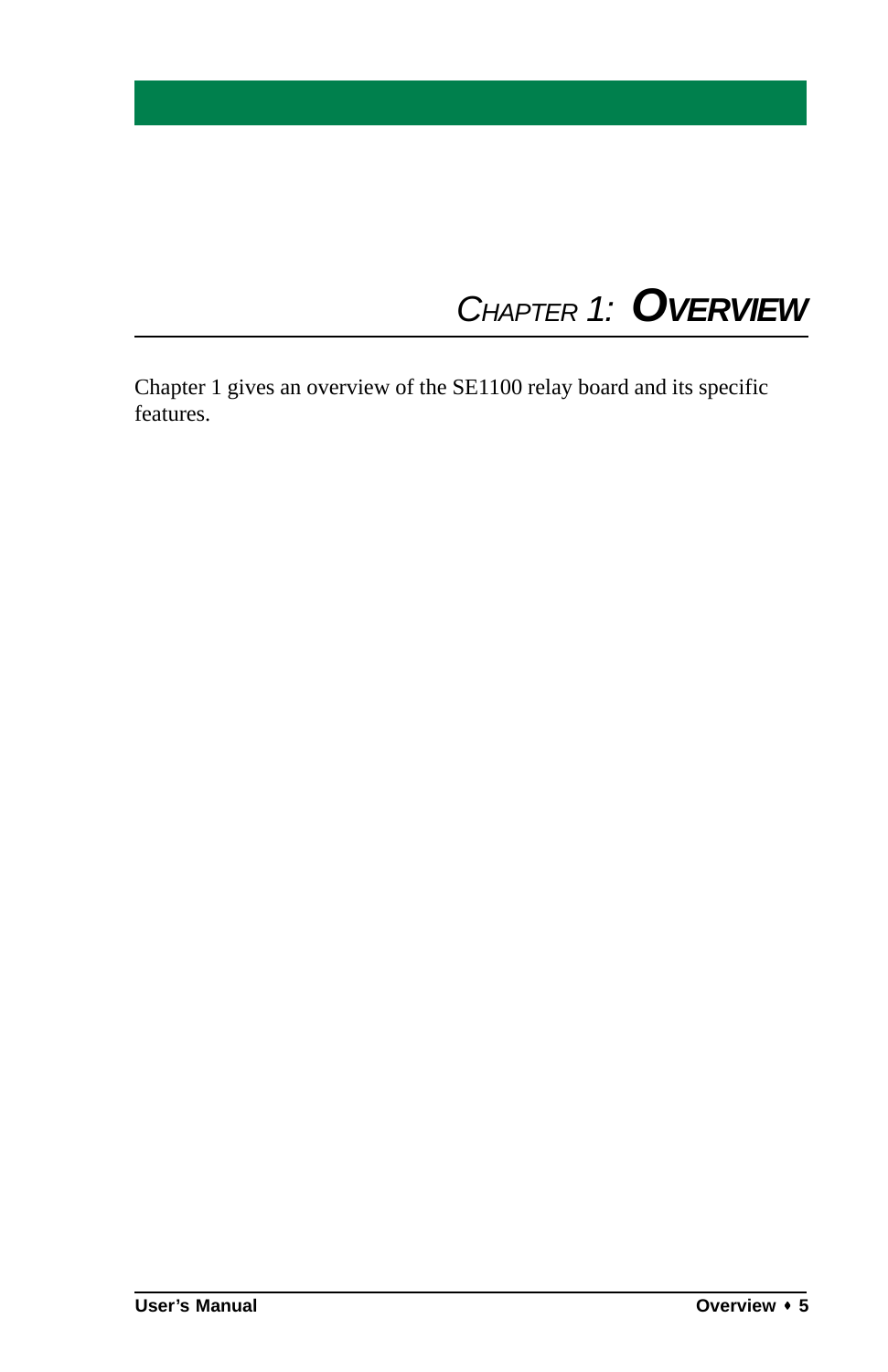Z-World's SE1100 expansion boards provide a simple way to add relays to a control system built around a Rabbit controller. These relay output boards can be connected to the digital outputs of any Rabbit controller. The SE1100 adds expansion capability even to boards without a Rabbit PLCBus interface.

The SE1100's four SPDT relays are high-power relays. The relays are optically isolated, and have fuses and filters to protect them from noise and transients. Each relay has an LED indicator to help with system maintenance.

Figure 1-1 illustrates a system of expansion boards mounted on a DIN rail and connected to a controller. Chapter 2, "Getting Started," provides instructions and illustrations for connecting the SE1100 relay board to a controller's digital outputs.

# **Features**

The SE1100 relay board is designed to interface to the digital outputs of any Rabbit controller. The board's four relays have a 6.3 A fuse connected to the common pin for overcurrent protection. In addition to the fuses, a snubber circuit across the common and the normally open/normally closed pins suppresses voltage spikes across the contacts. All of the signals from the four SPDT relays are brought out to header J1.

The interface voltage has a range of 5 V to 24 V. A 24 V DC supply is needed to power the relays. When driving the relays with high-voltage drivers, an SE1100 can be located up to 15 m (50 feet) from the controller. The opto isolation between the controller and the relays provides an extra level of assurance to guard against noise from high-voltage transients.

The LEDs on the relay board indicate the status of the relays. When an LED is on, the relay associated with that LED is energized. When an LED is off, the relay is in a default state. The default state is for the common terminal to be connected to the normally closed terminal.

The onboard linear regulator provides the regulated  $+5$  V to all the logic elements. The relays and the LEDs are driven with the unregulated DC input voltage. Altogether, the SE1100 draws approximately 80 mA from the DC power supply input when all the relays are turned on.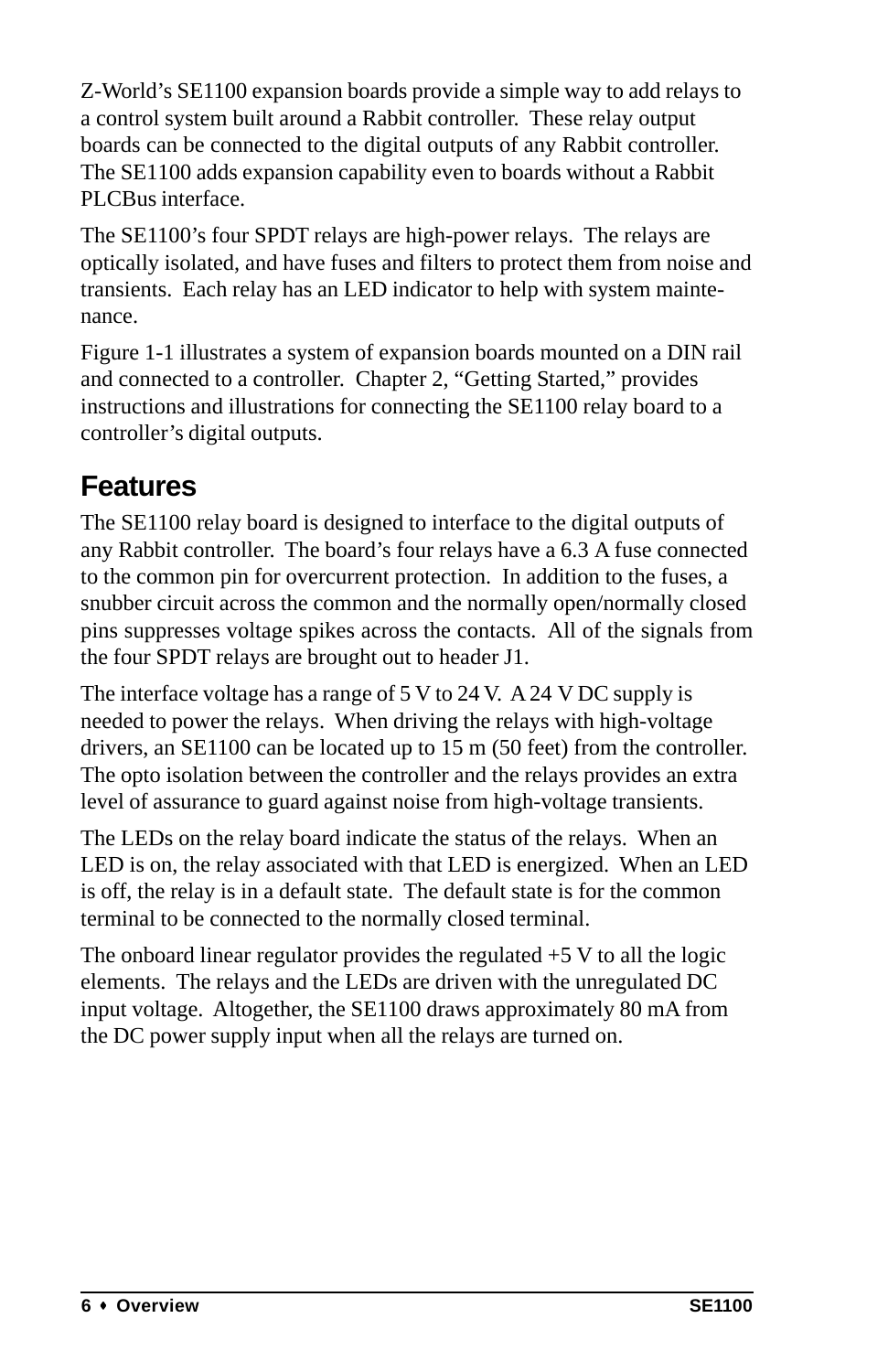

*Figure 1-2. SE1100 Relay Expansion Board Layout*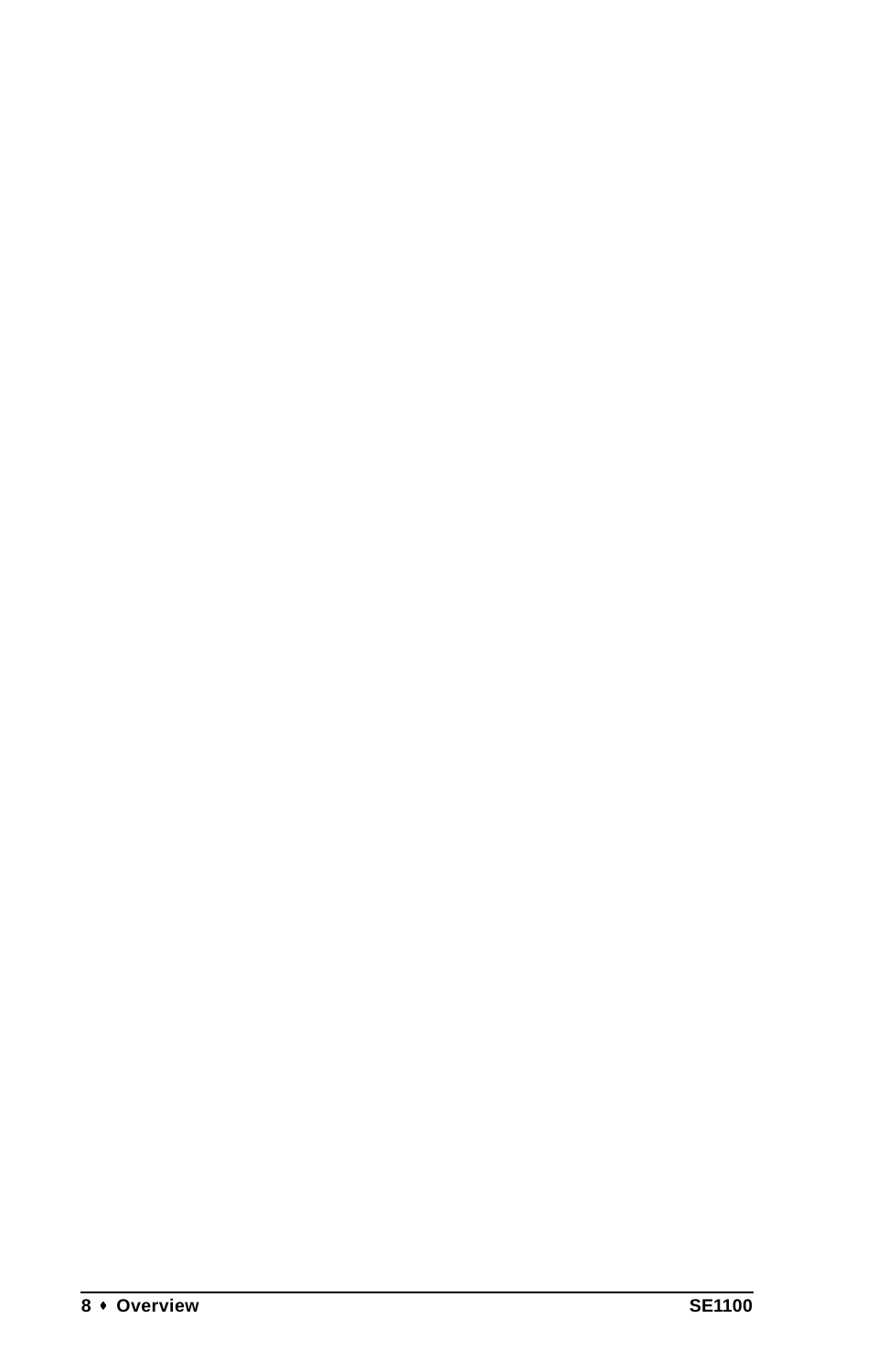# *CHAPTER 2: GETTING STARTED*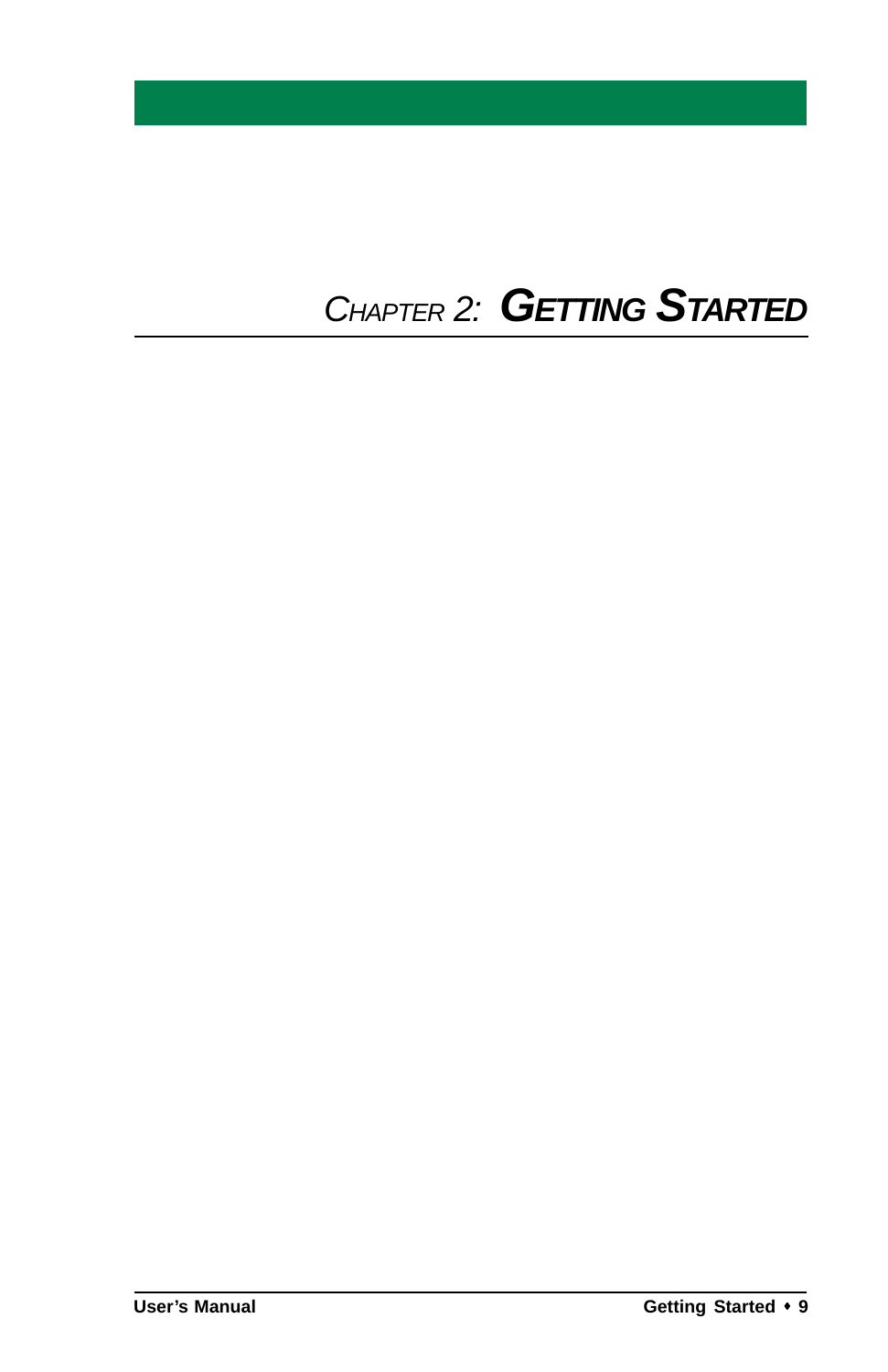# **Connecting an SE1100 to a Rabbit Controller**

Connect the SE1100 to the digital outputs of any Rabbit controller through the quick-release connector J3.

Figure 2-1 shows the pinout.

The four relays are optically isolated from the digital outputs on the host controller. RET1 provides a return for REL0 and REL1; RET2 provides a return for REL2 and REL3.



*Figure 2-1. J3 Screw Terminal Addresses*

#### **High-Current Sinking Driver Connection**

1. Wire RET1 and RET2 on J3 to K on the host controller.



K is connected to the +DC power supply on the host controller. K should not exceed 25 V.

- 2. Connect the four high-current outputs from the host controller to REL0, REL1, REL2, and REL3 on J3.
- 3. GND and DC on J3 may either be connected to a separate 24 V power supply, or they may be connected to GND and +DC on the host controller..

Figure 8-2 illustrates a typical SE1100 connection to a host controller with sinking high-current outputs.



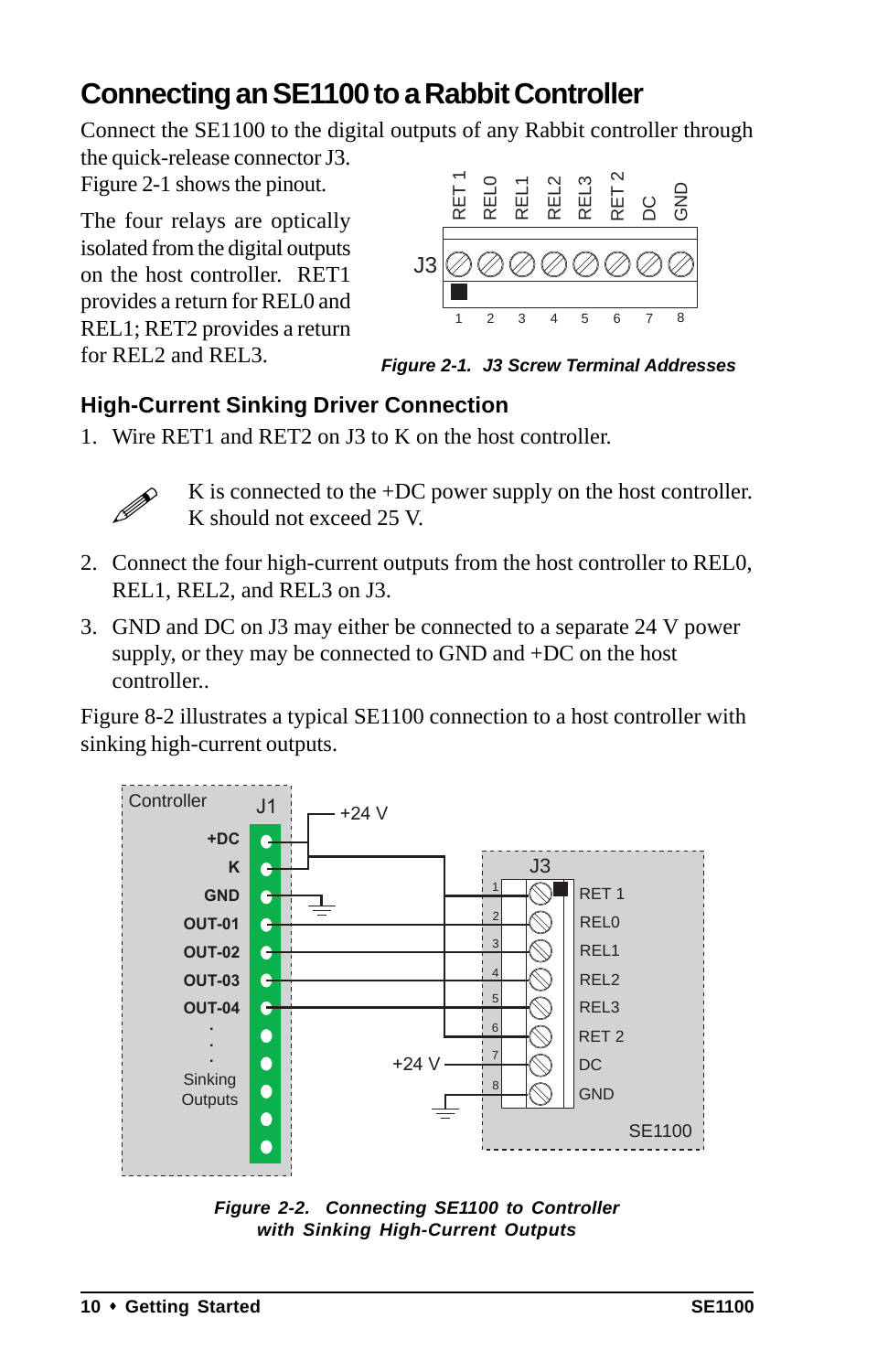#### **High-Current Sourcing Drivers or TTL/CMOS Connection**

1. Wire RET1 and RET2 on J3 to GND on the host controller.



K is connected to the +DC power supply on the host controller. K should not exceed 25 V.

- 2. Connect the four high-current outputs or the TTL/CMOS outputs from the host controller to REL0, REL1, REL2, and REL3 on J3.
- 3. GND and DC on J3 may either be connected to a separate 24 V power supply, or they may be connected to GND and +DC on the host controller..

Figure 2-3 illustrates a typical SE1100 connection to a host controller with sourcing high-current outputs.



*Figure 2-3. Connecting SE1100 to Controller with Sourcing High-Current Outputs*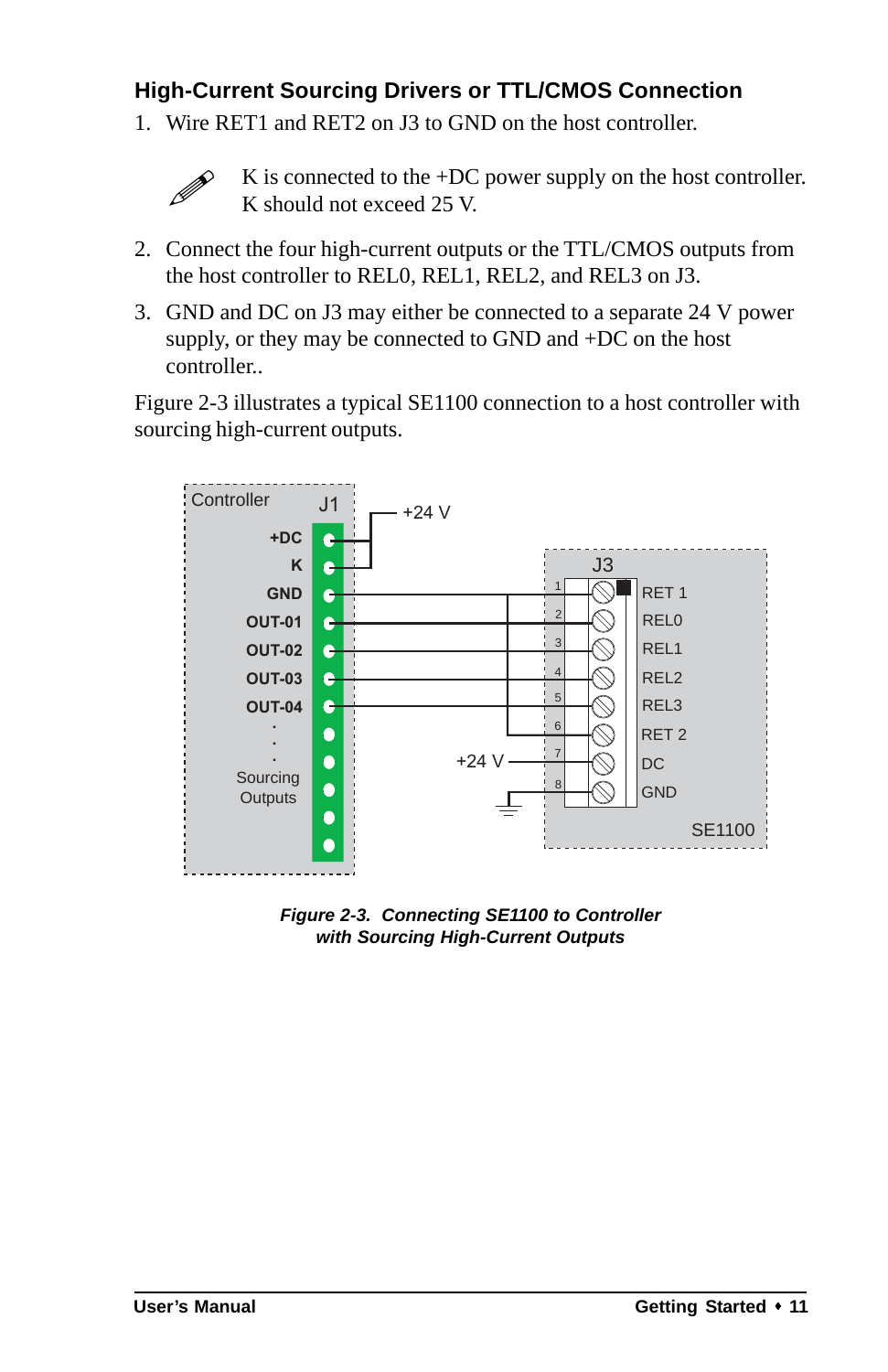# **SE1100 Configuration**

The SE1100 board holds four high-power relays. Each SE1100 relay has the following specifications:

Standard coil voltage 24 V DC. • Contact ratings: 10 A at 24 V DC or 120 V AC, 7 A at 250 V AC resistive maximum. 1 3  $\overline{c}$ 4 5 Configuration: SPDT Coil Actuation Voltage: 24 V DC *Figure 2-4. Relay Circuit*

Pin 1 is the common. Pin 5 goes to a high-voltage/high-current driver on the relay board. Pin 2 is for the actuation voltage. Turning on the driver allows current to flow through the coil, switching on the relay. Pin 3 is the normally open contact. Pin 4 is the normally closed contact.

Each relay is protected by a 6.3 A fuse on pin 1. To help eliminate transients, a resistor/capacitor pair is attached between pin 1 and pin 3 on each relay. An LED is connected in line with the coil on each relay, and lights up when current passes through the coil.



Althought the relays are rated at 10 A, they are protected with 6.3 A fuses because the size of the traces on the printed circuit boards limits the current through each relay to 6 A.

Header J1 is used to connect external devices to the relays.

Figure 2-5 illustrates the pinouts for the relay connection pins on header J1.



*Figure 2-5. Relay Connection Pins*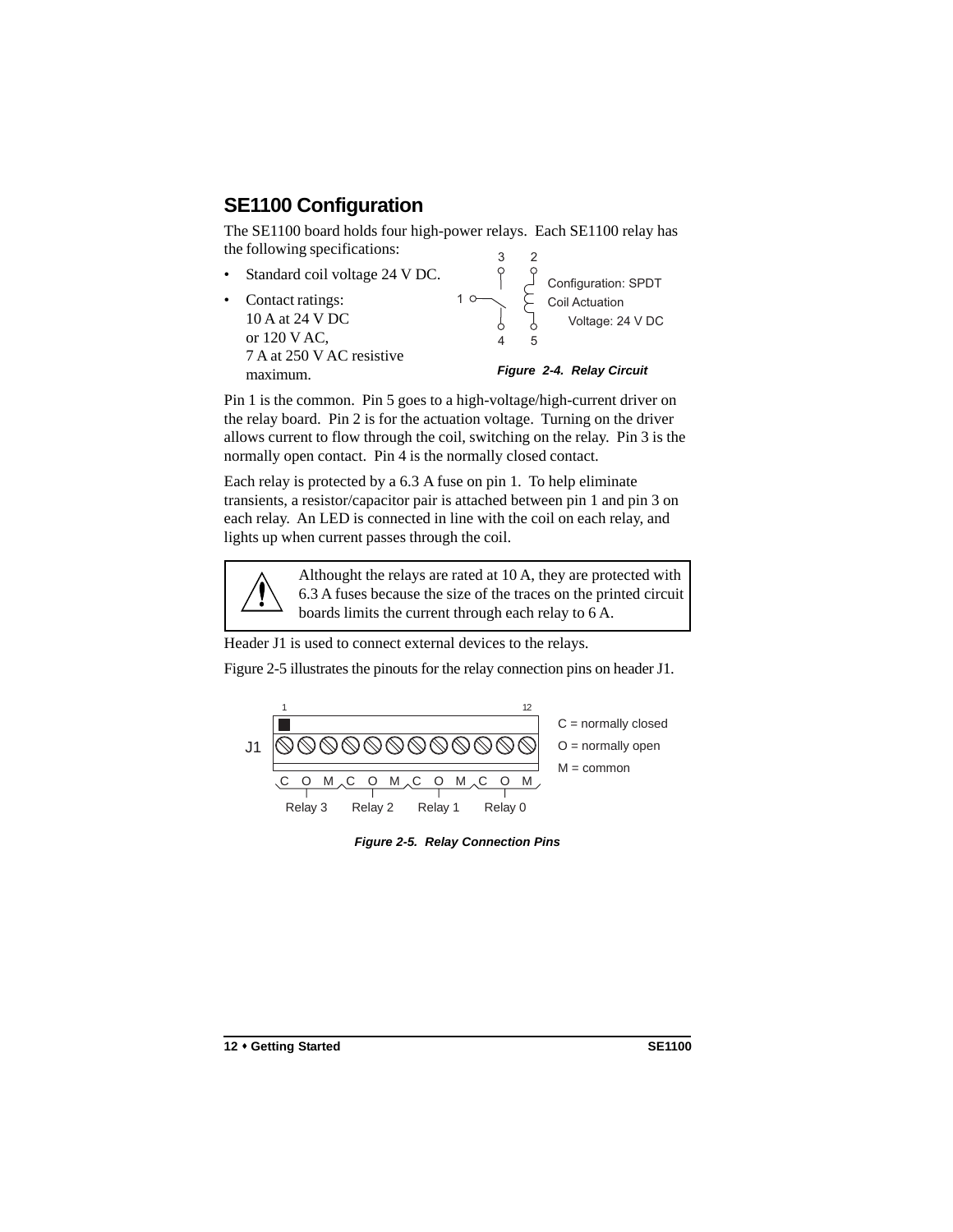# *CHAPTER 3: SOFTWARE REFERENCE*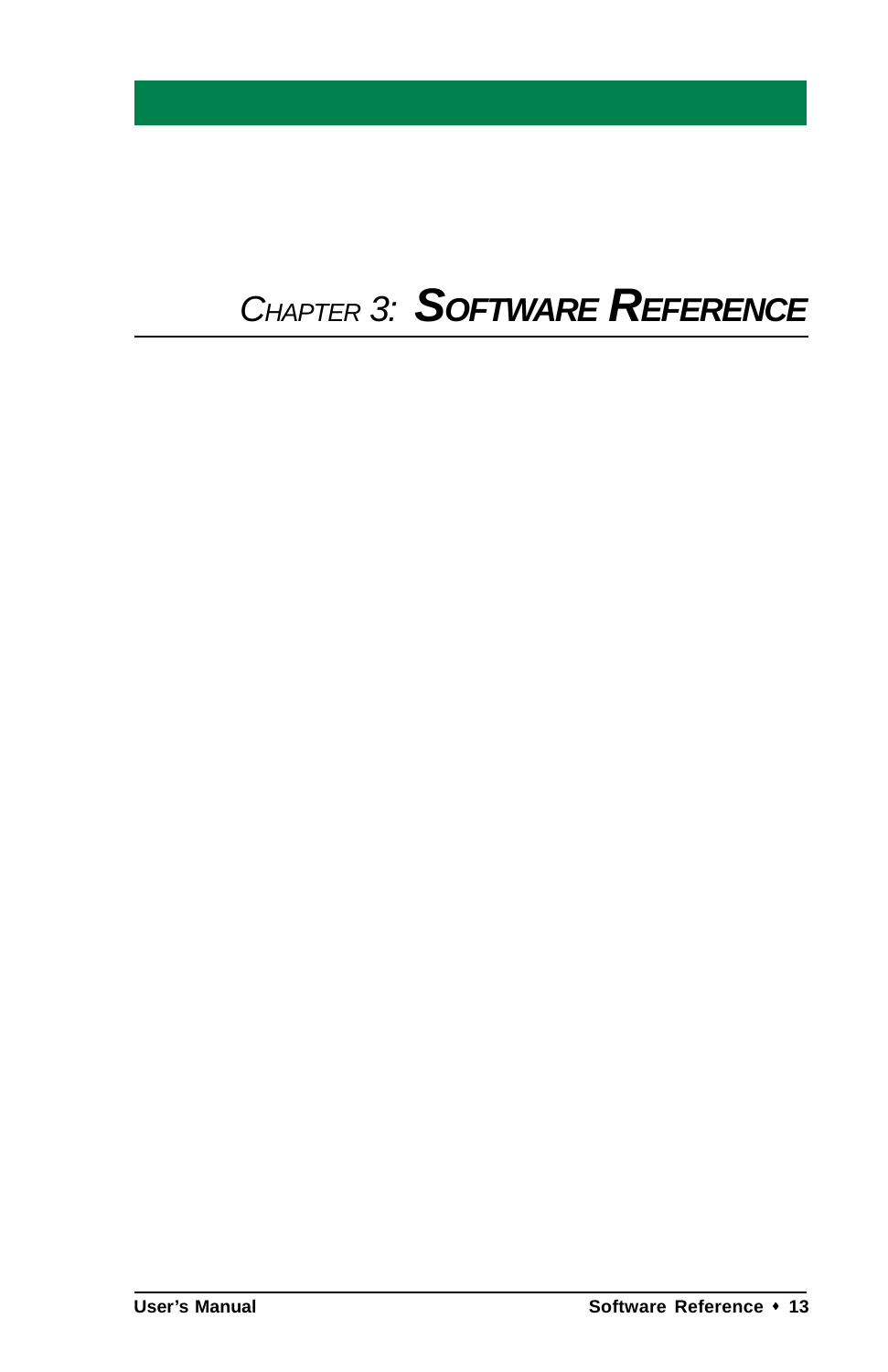There are no software drivers unique to the SE1100 expansion boards. Since the SE1100 is driven by the digital outputs of the host controller it is connected to, the drivers associated with the host controller's digital outputs will operate the relays on the SE1100.

The following sample program shows how to use the SE1100 with Z-World's BL1700 controller.

**17SE1100.C**

```
/* REL0 to U2, 0
    REL1 to U2, 1
    REL2 to U2, 2
    REL3 to U2, 3
    RET1 to RET2 to DC to BL1700, DCIN
    GND to U2, GND
*/
#use vdriver.lib
#use eziobl17.lib
main(){
  unsigned long t;
  VDInit(); // hits watchdog periodically
  eioBrdInit(0); // initialize board
  while(1){
      t = MS_TIMER;
      printf("on\n");
      while((MS_TIMER – t) < 1000L){
          outport(0x4100, 1);
          outport(0x4100, 3);
          outport(0x4100, 5);
          outport(0x4100, 7);
      }
      t = MS_TIMER;
      printf("off\n");
      while((MS_TIMER – t) < 1000L){
          outport(0x4100, 0);
          outport(0x4100, 2);
          outport(0x4100, 4);
          outport(0x4100, 6);
      }
  }
}
```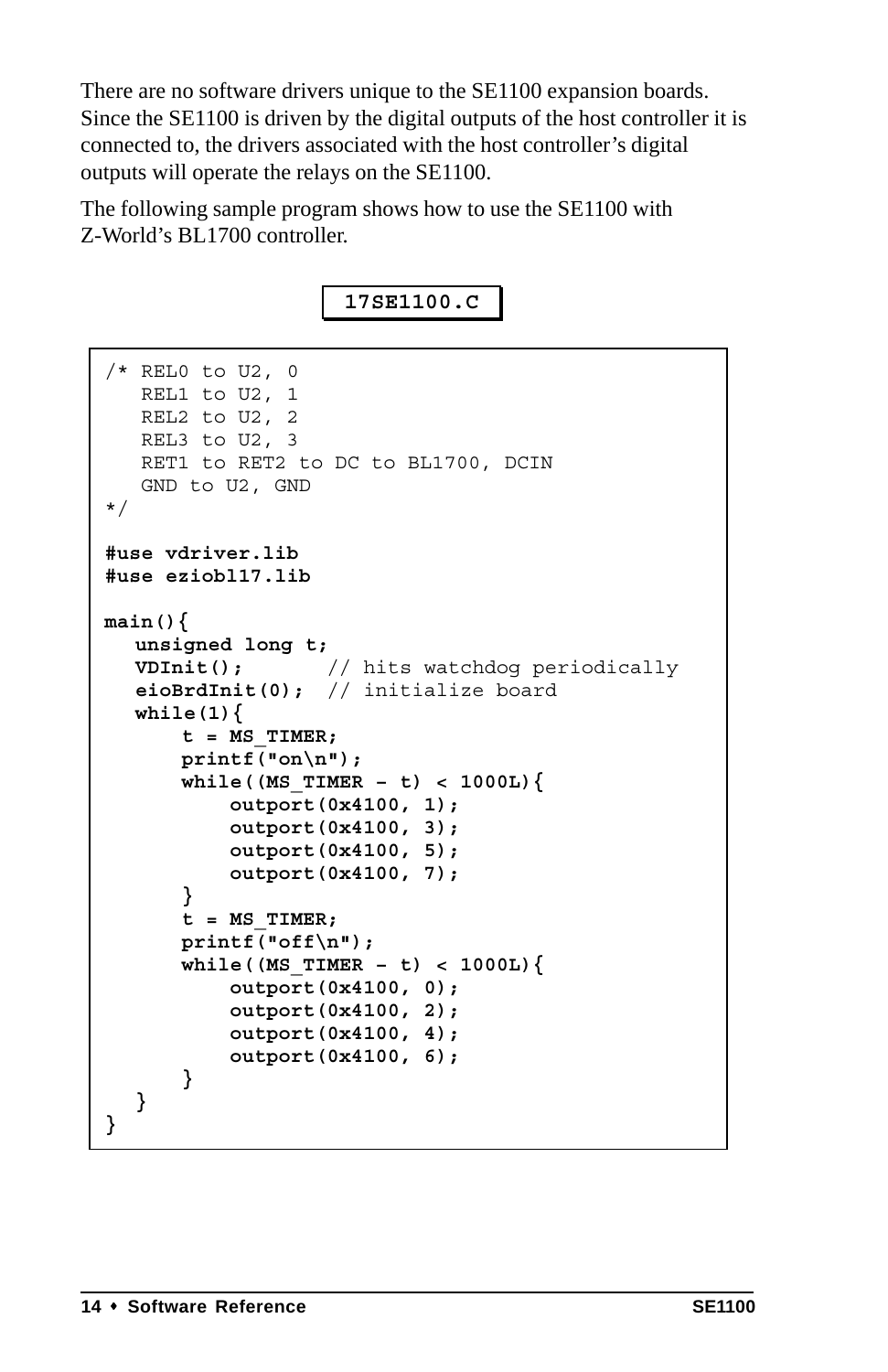# *APPENDIX A: SPECIFICATIONS*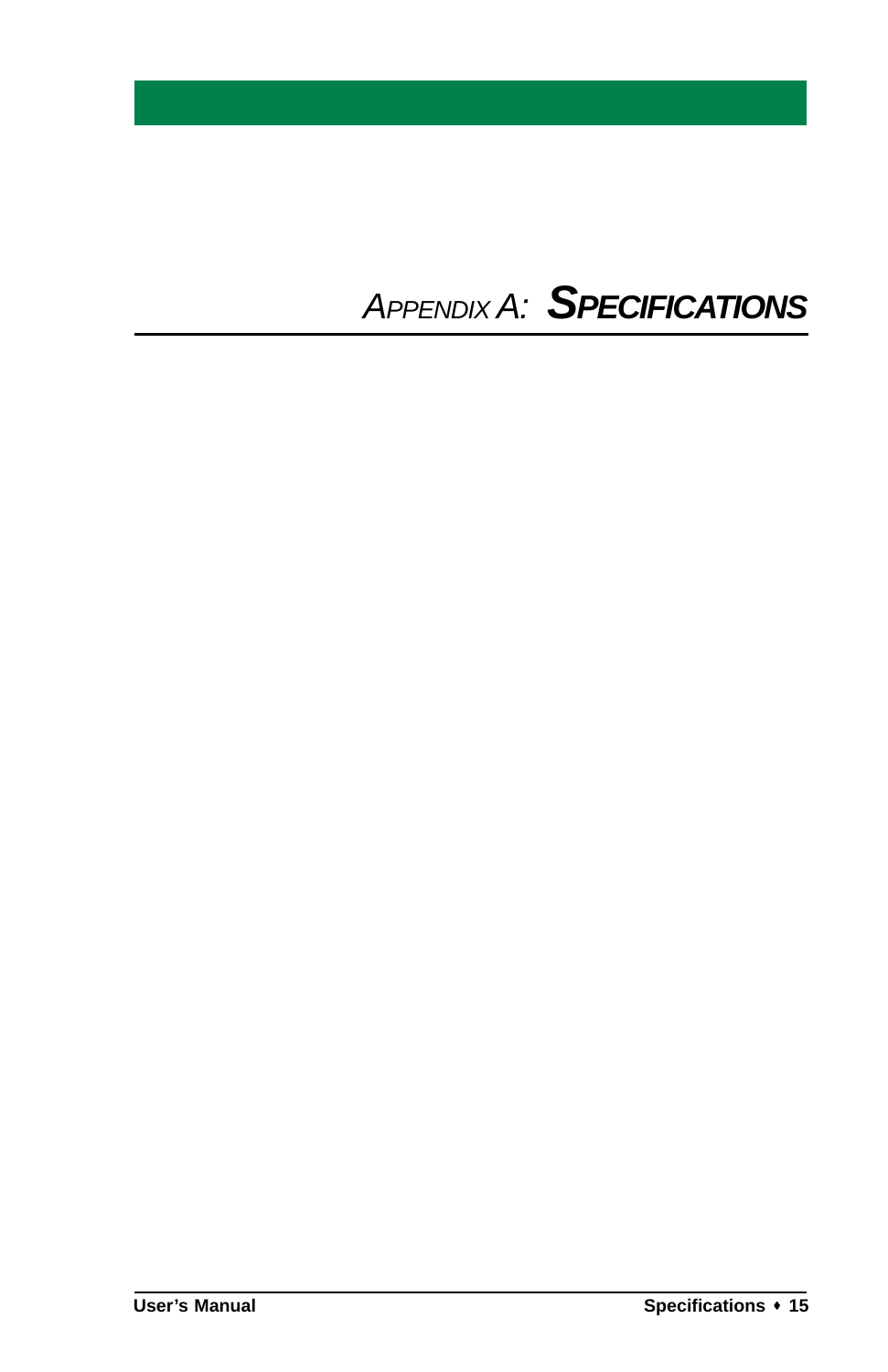# **SE1100 Relay Expansion Board**



*Figure A-1. SE1100 Dimensions*

| <b>Feature</b>            | Specification                                                                                              |
|---------------------------|------------------------------------------------------------------------------------------------------------|
| Board Size                | $2.835'' \times 3.85'' \times 1.32''$<br>$(72.0 \text{ mm} \times 97.8 \text{ mm} \times 33.5 \text{ mm})$ |
| Operating Temperature     | $-40^{\circ}$ C to +70 $^{\circ}$ C                                                                        |
| Humidity                  | 5% to 95%, noncondensing                                                                                   |
| Input Voltage and Current | 24 V DC, 80 mA                                                                                             |
|                           | 4 SPDT relays                                                                                              |
| Relays                    | 6.3A at 125 V AC or 6.3A at 24 V DC                                                                        |

*Table A-1. SE1100 Specifications*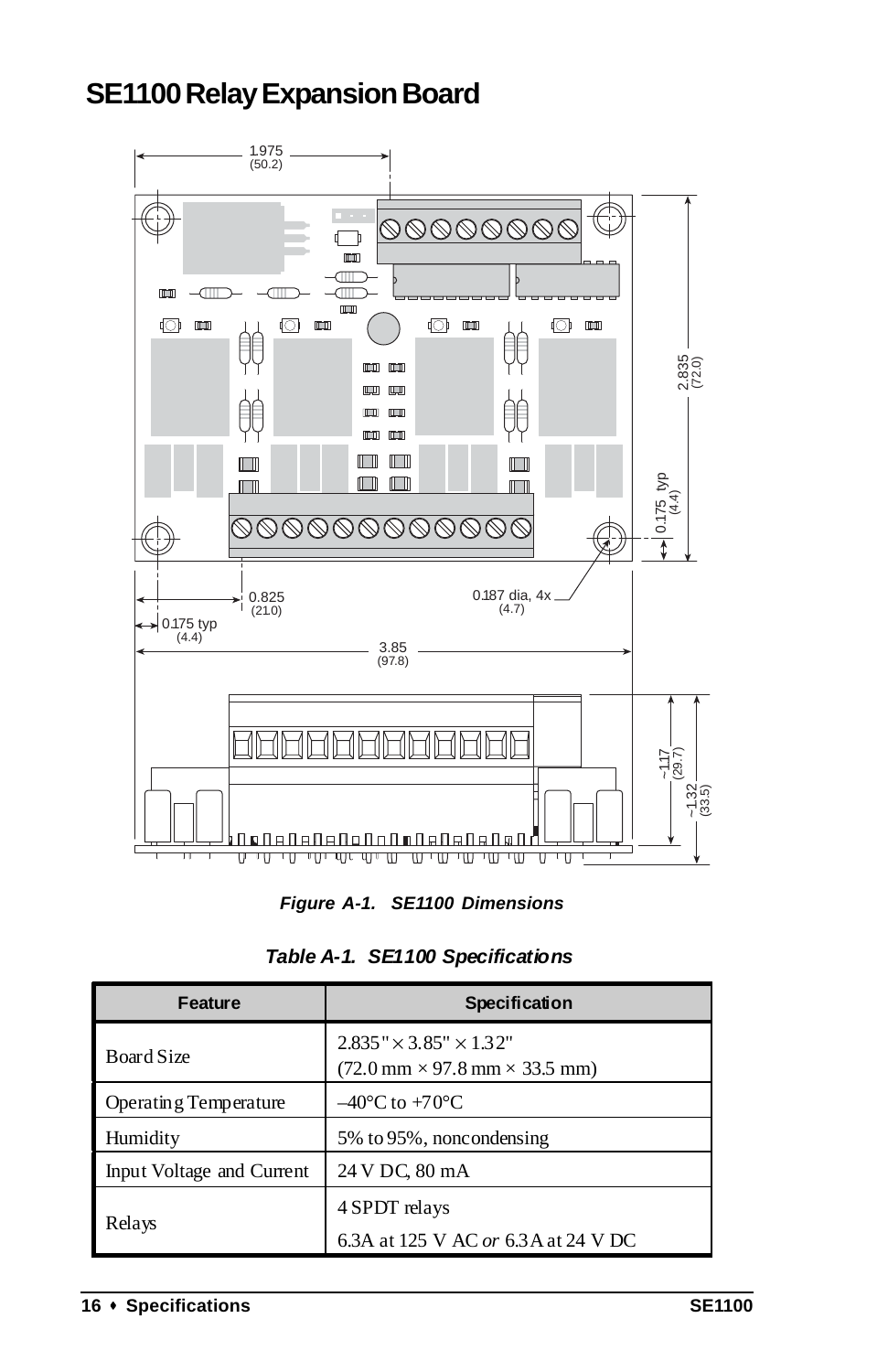#### *Quick-Release Connectors*

The SE1100 comes equipped with quick-release connectors that allow for quick connection/disconnection. Figure A-2 illustrates the connectors and provides their dimensions. Table A-2 provides the specifications.



*(a) Quick-Release Female Connector*





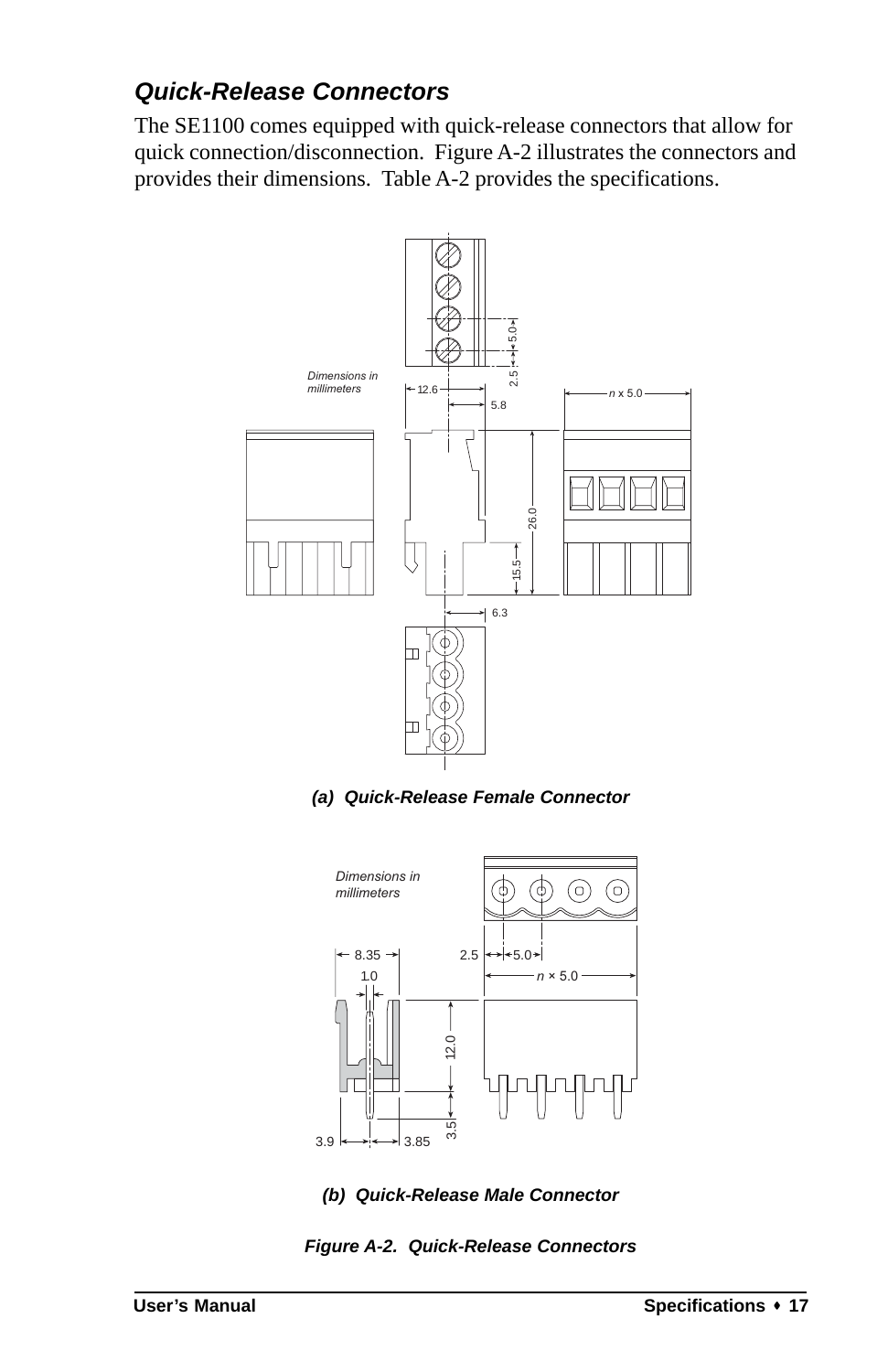| <b>Feature</b>               | <b>Specification</b>                            |  |
|------------------------------|-------------------------------------------------|--|
| Maximum Voltage, Current     | 15 A @ 300 V                                    |  |
| <b>Insulation Resistance</b> | $100\,\mathrm{G}\Omega$                         |  |
| Wire                         | AWG $\#12 - \#26$ stranded<br>$#14 - #26$ solid |  |
| Stripping Length             | 310 inches                                      |  |
| Withdrawal Force             | Meets UL 486                                    |  |
| Torque                       | 7 inches per pound                              |  |

#### *Table A-2. Quick-Release Connectors Specifications*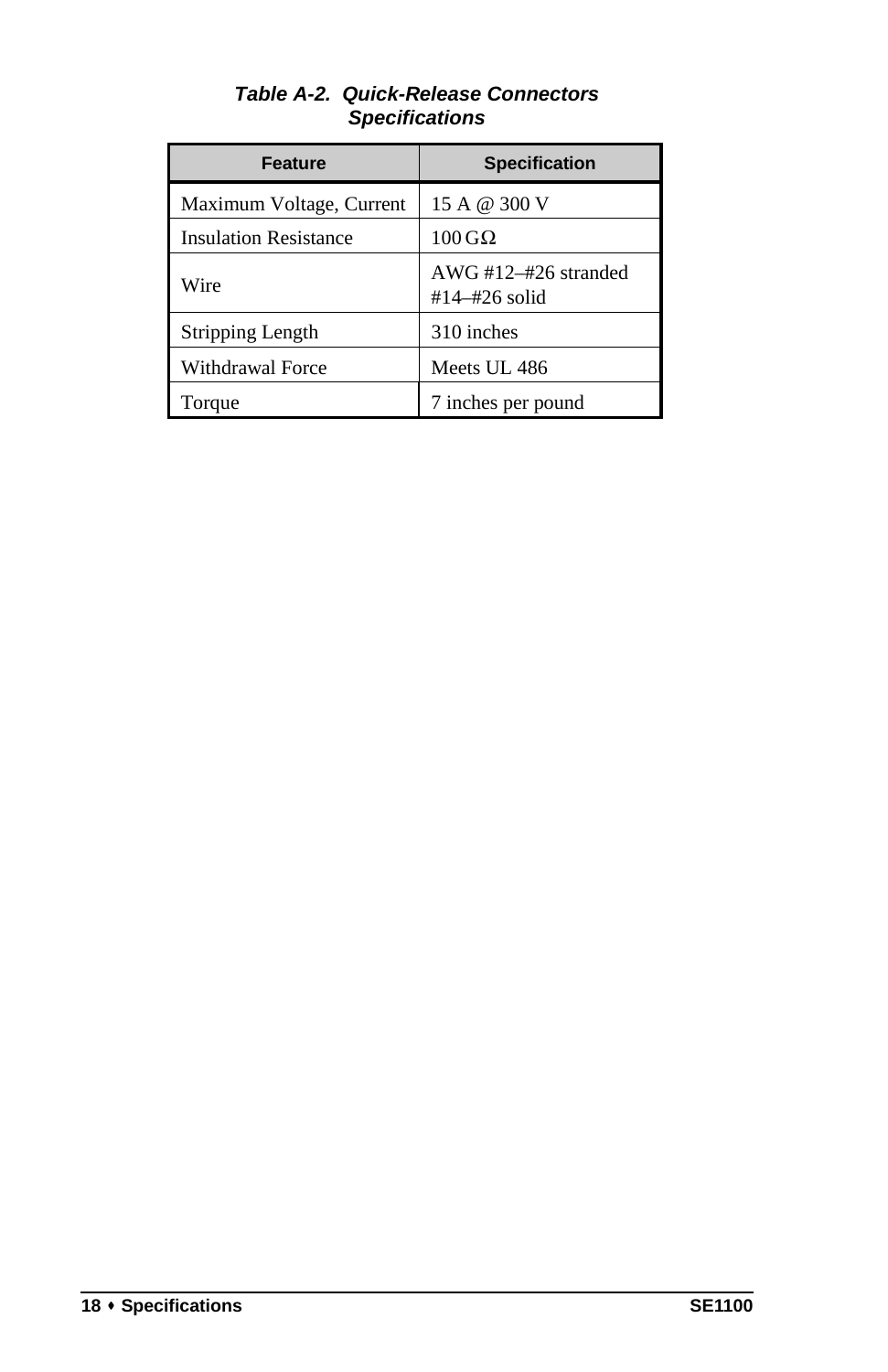

### **B**

|--|

# **C**

| connecting expansion boards 14, 11 |
|------------------------------------|
|                                    |
|                                    |
|                                    |
|                                    |
|                                    |
|                                    |
|                                    |
|                                    |

### **D**

| dimensions |  |
|------------|--|
|            |  |

# **F**

### **H**

| headers |  |
|---------|--|
|         |  |
|         |  |

### **I**

installation SE1100 expansion boards........ 10

**L**

| N |  |  |  |
|---|--|--|--|

#### **P**

|--|--|--|--|

# **Q**

quick-release connectors ............ 17

### **R**

| relay |  |
|-------|--|
|       |  |

#### **S**

| sample programs              |  |
|------------------------------|--|
|                              |  |
|                              |  |
| software                     |  |
|                              |  |
| specifications               |  |
| quick-release connectors  18 |  |
|                              |  |
|                              |  |
|                              |  |